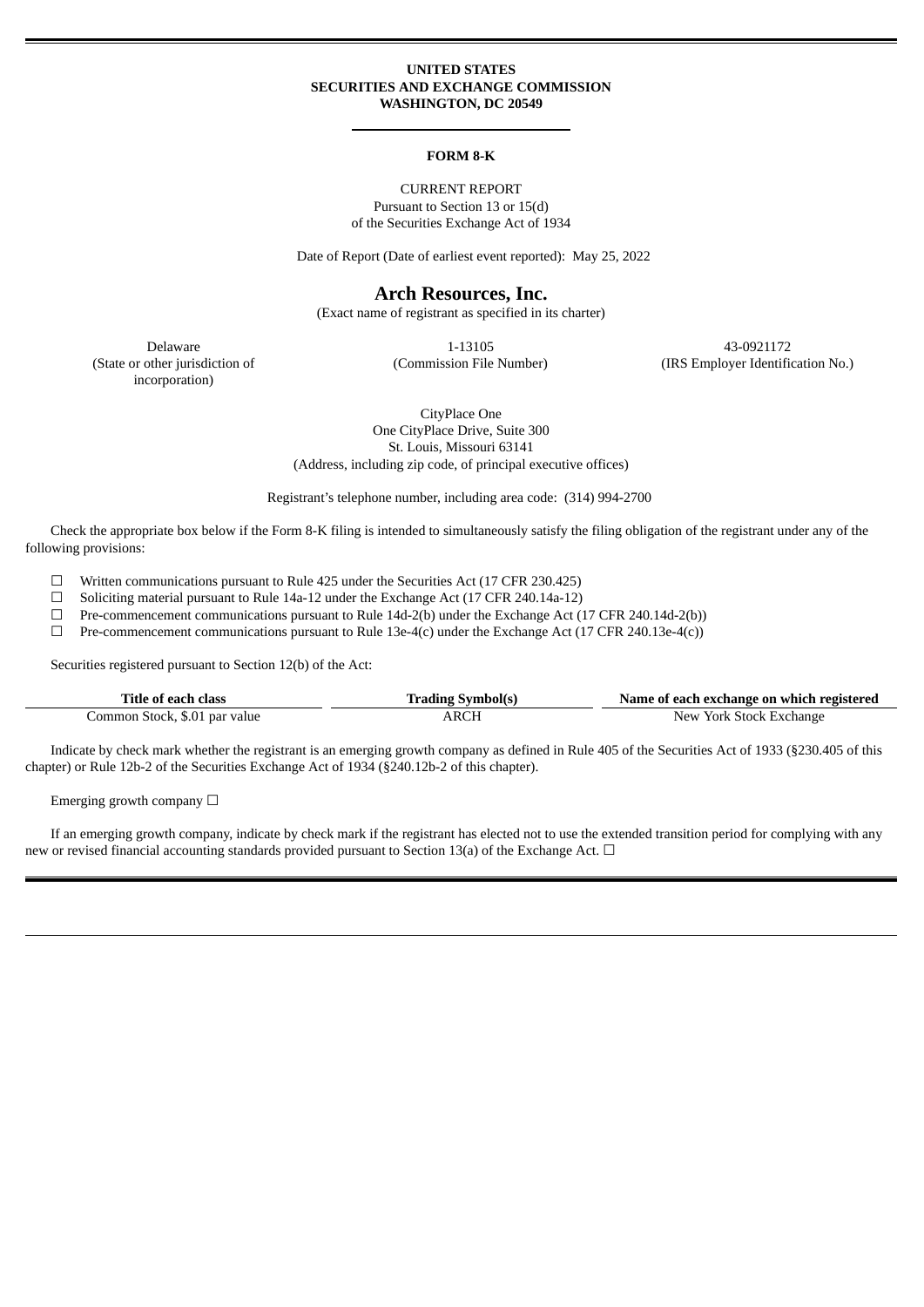## **Item 3.02. Unregistered Sales of Equity Securities.**

The information set forth under Item 8.01 is incorporated into this Item 3.02 by reference.

The Exchanges (as defined below) were conducted as private placements, and the aggregate of 2,630,272 shares of common stock issued in the Exchanges were issued pursuant to the exemption from the registration requirements of the Securities Act of 1933, as amended (the "Securities Act"), afforded by Section  $4(a)(2)$  of the Securities Act in transactions not involving any public offering.

### **Item 7.01. Regulation FD Disclosure.**

On May 26, 2022, the Arch Resources, Inc. (the "Company") issued a press release relating to the closing of the Exchanges. A copy of the press release is attached as Exhibit 99.1 to this Current Report on Form 8-K and is incorporated by reference into this Item 7.01.

The information under this Item 7.01, and the contents of Exhibit 99.1, are being furnished and will not be deemed to be "filed" purposes of Section 18 of the Securities Exchange Act of 1934, as amended (the "Exchange Act"), nor will the same be incorporated by reference into any filing under the Securities Act or the Exchange Act regardless of any general incorporation-by-reference language in such filing.

### **Item 8.01. Other Events.**

On May 18, 2022, the Company entered into separate, privately negotiated exchange agreements (the "Exchange Agreements") with a limited number of holders of its 5.25% Convertible Senior Notes due 2025 (the "Notes") to exchange (collectively, the "Exchanges") approximately \$125.2 million principal amount of Notes for aggregate consideration consisting of approximately \$130.1 million in cash and approximately 2.6 million shares of the Company's common stock. The number of shares of the Company's common stock issued pursuant to the Exchanges was determined over the four consecutive trading day period beginning on, and including, May 19, 2022. The Exchanges were consummated on May 25, 2022.

The summary of the foregoing transactions is qualified in its entirety by reference to the text of the Form of Exchange Agreement, which was filed as Exhibit 10.1 to the [Company's](https://www.sec.gov/Archives/edgar/data/1037676/000110465922063557/tm2215902d2_ex10-1.htm) Current Report on Form 8-K, filed with the Securities and Exchange Commission on May 23, 2022, and is incorporated herein by reference.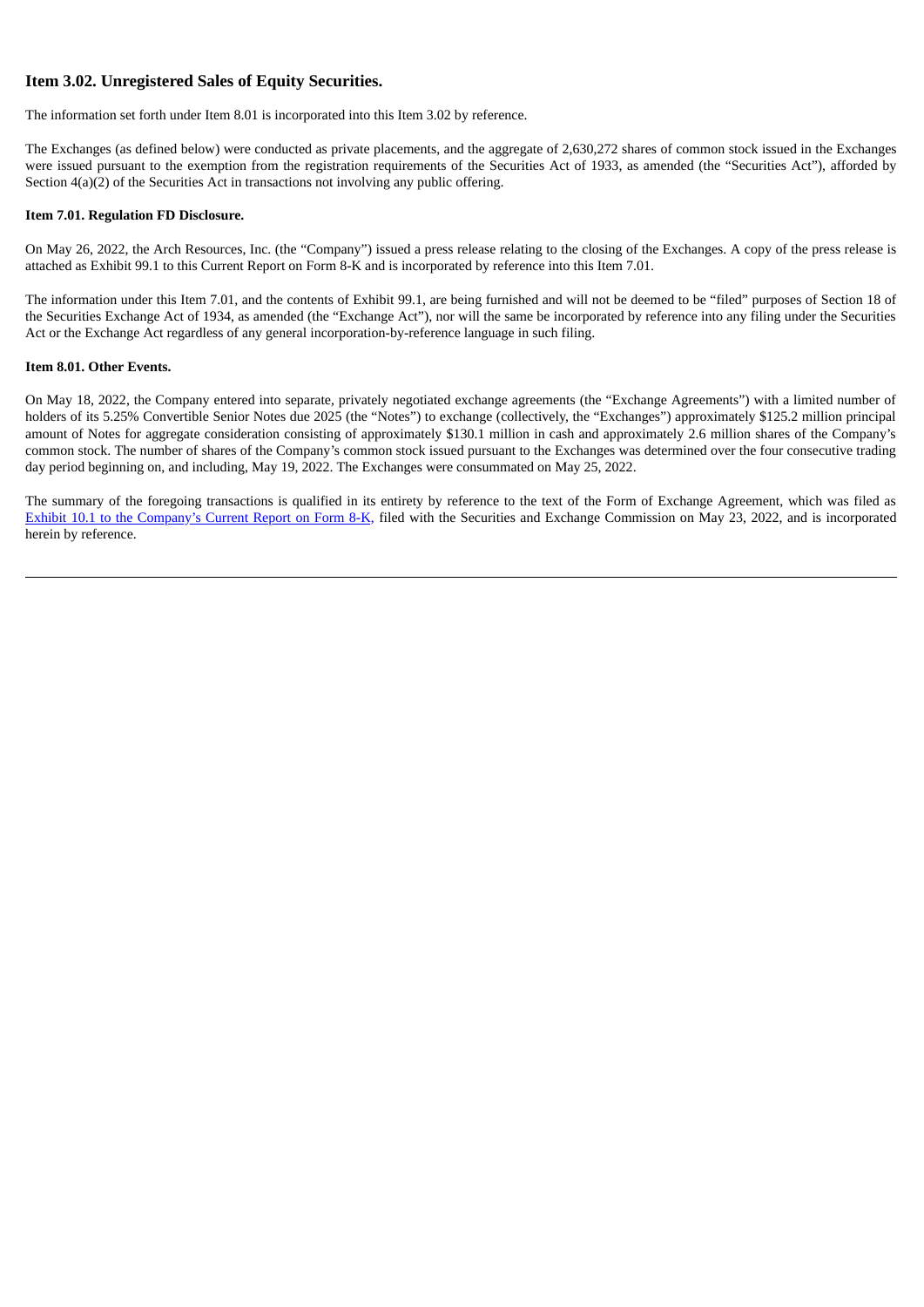# **Item 9.01. Financial Statements and Exhibits.**

(d) Exhibits

| Exhibit<br>No. | Description                                                                              |
|----------------|------------------------------------------------------------------------------------------|
| 99.1           | Press release of Arch Resources, Inc., dated May 26, 2022                                |
| 104            | Cover Page Interactive Data File (formatted as inline XBRL and contained in Exhibit 101) |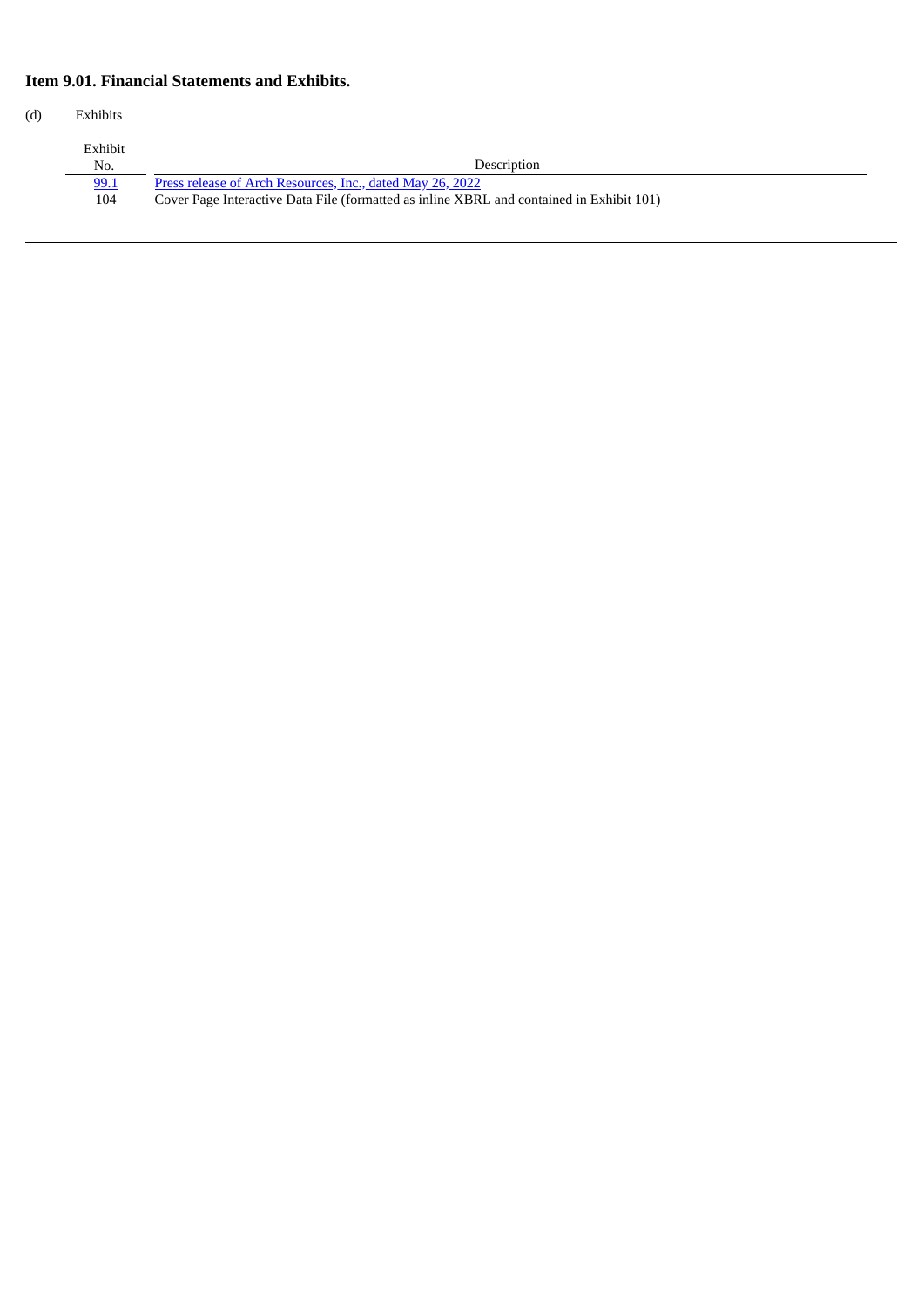## **Signatures**

Pursuant to the requirements of the Securities Exchange Act of 1934, the registrant has duly caused this report to be signed on its behalf by the undersigned hereunto duly authorized.

Date: May 26, 2022 Arch Resources, Inc.

By: /s/ Rosemary L. Klein

Rosemary L. Klein Senior Vice President – Law, General Counsel and **Secretary**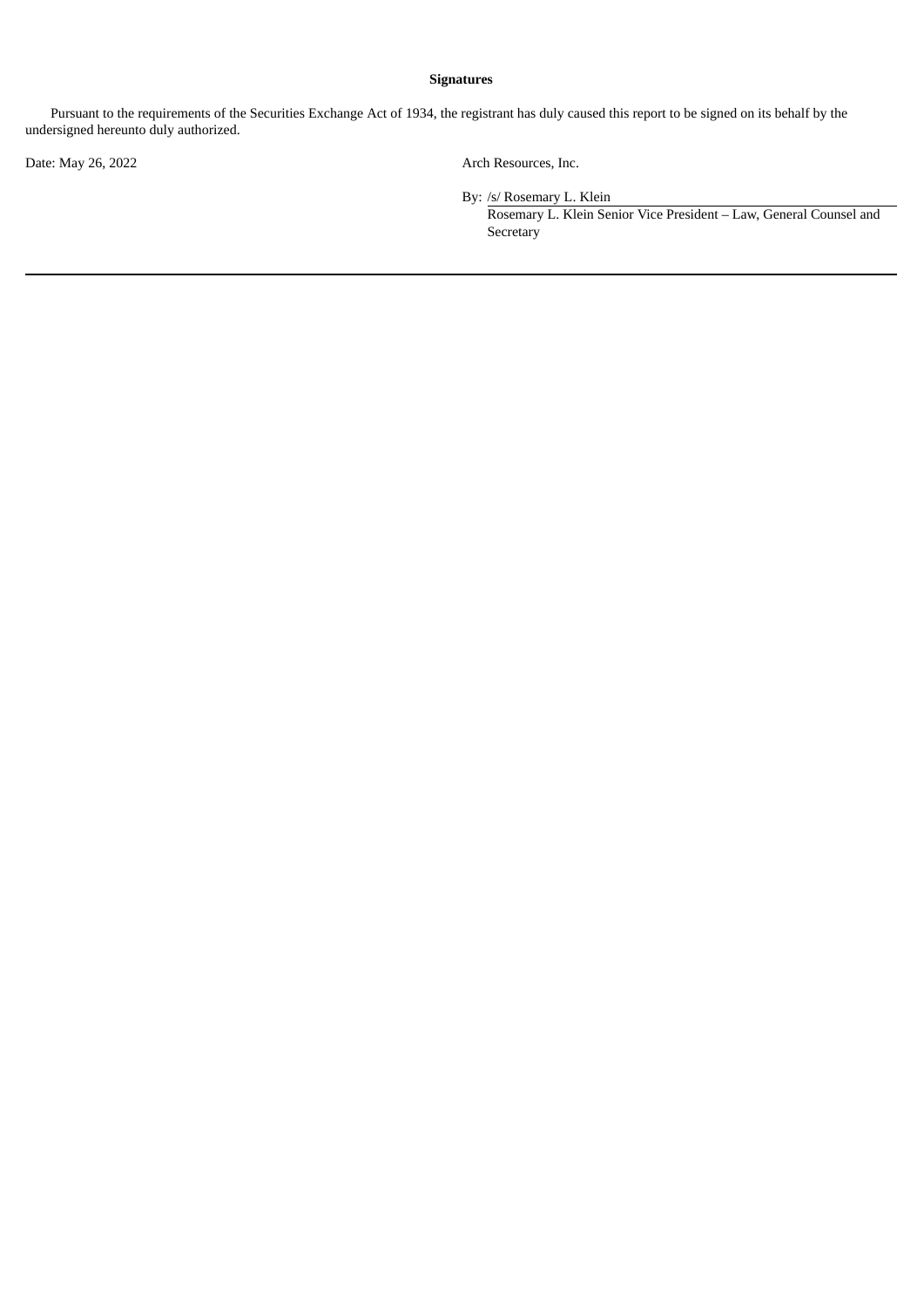<span id="page-4-0"></span>

**NEWS** RELEASE

Investor Relations 314/994-2916

### **FOR IMMEDIATE RELEASE**

### Arch Resources Announces Closing of Exchanges with Holders of Approximately \$125.2 Million Principal Amount of Convertible Notes

ST. LOUIS, May 26, 2022 – Arch Resources, Inc. (NYSE: ARCH) ("Arch Resources" or "Arch" or "us") today announced that on May 25, 2022, it closed its previously announced privately negotiated exchanges (the "exchanges") of \$125.2 million principal amount of its 5.25% Convertible Senior Notes due 2025 (the "notes") for aggregate consideration consisting of \$130.1 million in cash and approximately 2.6 million shares of Arch Resources' common stock. The number of shares of Arch Resources' common stock issued pursuant to the exchanges was determined over the four consecutive trading day period beginning on, and including, May 19, 2022. The exchanged notes have been retired. Approximately \$30.0 million in aggregate principal amount of notes remain outstanding with terms unchanged.

"With these transactions, Arch has strengthened and simplified its capital structure in a way that should drive significant long-term value for our shareholders," said Paul A. Lang, Arch's chief executive officer and president. "In aggregate, we have avoided approximately 743,000 shares of stock dilution via the use of \$130.1 million of cash, prevented potential incremental dilution associated with expected future dividend payments, reduced Arch's overall indebtedness by an incremental 40 percent from March 31, 2022 levels, and eliminated \$6.6 million in annual future interest payments."

In total, Arch has settled approximately 80 percent of its outstanding convertible debt securities. The capped calls that Arch put in place in November 2020 – at the time of the initial offering of the notes – remain outstanding and have an intrinsic value of \$62.1 million.

In February 2022, Arch announced a new capital allocation model that includes the return to stockholders of 50 percent of the prior quarter's discretionary cash flow – defined as cash flow from operations minus capital expenditures and contributions to the thermal mine reclamation fund – via a variable quarterly cash dividend in conjunction with a fixed quarterly cash dividend. Arch further stated that it planned to use the remaining 50 percent of the prior quarter's discretionary cash flow for use in share buybacks, special dividends, the repurchase of potentially dilutive securities, and/or capital preservation.

1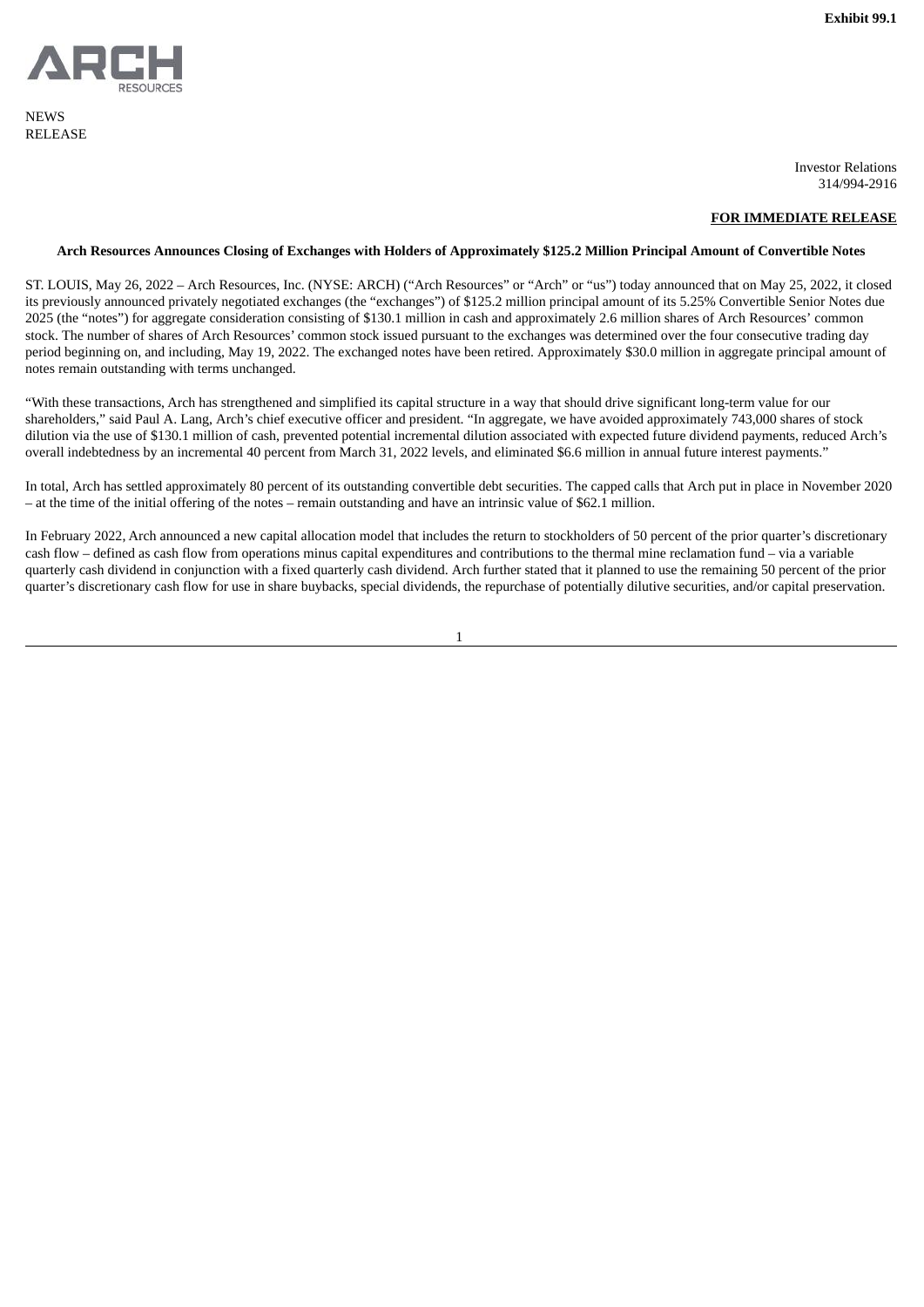"Through these exchanges, we have settled a significant percentage of the potentially dilutive securities referenced in our capital return model – in a quick and efficient manner – and going forward expect to direct 'the second 50 percent' of our future discretionary cash flows towards the other strategic priorities clearly laid out in our new capital return formula, including stock buybacks," Lang said.

In support of these evolving priorities, the Arch board of directors recently increased the existing authorization under the company's share repurchase program from \$223 million to \$500 million.

Since the start of 2022, Arch has taken significant steps to strengthen its balance sheet and enhance its capital structure, including repaying more than \$400 million, or nearly 70 percent, of its overall indebtedness and funding its recently established thermal mine reclamation fund to nearly 80 percent of targeted levels. In addition, and as discussed, the company re-initiated its capital return program and declared a quarterly dividend of \$8.11 per share – payable on June 15, 2022 to shareholders of record on May 31, 2022 – consistent with its new capital return formula.

The exchanges were conducted as private placements, and the shares of common stock issued in the exchanges were issued pursuant to the exemption from the registration requirements of the Securities Act of 1933, as amended (the "Securities Act"), afforded by Section 4(a)(2) of the Securities Act in transactions not involving any public offering. This press release is neither an offer to sell nor a solicitation of an offer to buy any securities described above, nor will there be any offer, solicitation or sale of any securities in any jurisdiction in which such offer, solicitation or sale would be unlawful.

### **About Arch Resources**

Arch Resources is a premier producer of high-quality metallurgical products for the global steel industry. The company operates large, modern and highly efficient mines that consistently set the industry standard for both mine safety and environmental stewardship.